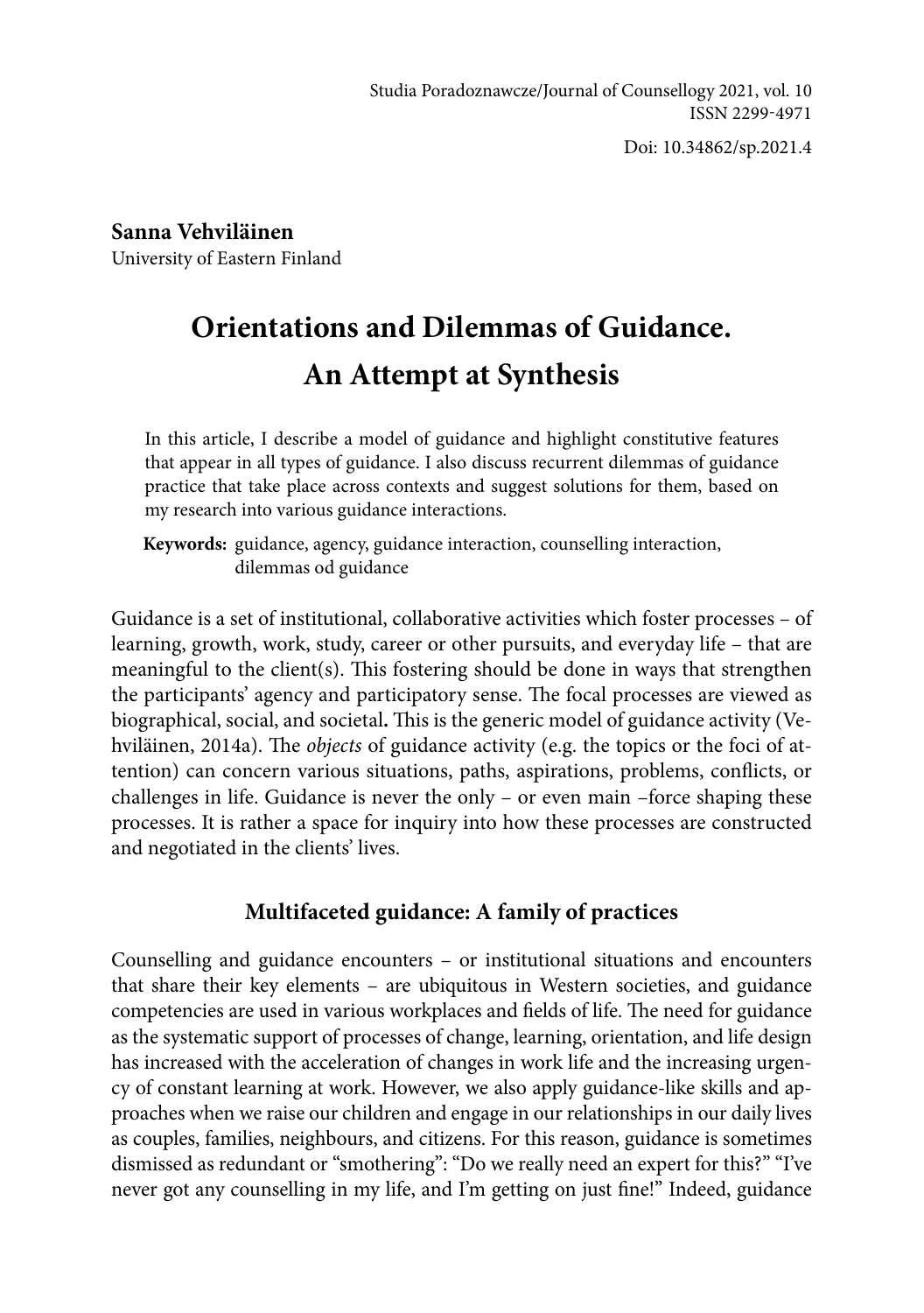has become an institutionalized form of intervention in a range of fields that have not been institutionalized for very long, such as career, identity work, maintaining workability, learning at work, integration into a new society after migration, etc.

Guidance is provided within various institutions in society. Many developmental challenges within the field of guidance arise from frictions and changes in these institutions. The expansion of guidance has been connected to neoliberalism and the individualism of postmodern Western society. There are two somewhat conflicting ways of making this connection. A more optimistic take on guidance is that guidance is a way of helping people navigate transitions and discontinuities, adapt, and rethink their lives and selves (Savickas et al., 2009). According to the other – more critical – view, guidance epitomizes the central form of governance in postmodern society: individual self-control, driven by the need for self-actualization and the constant re-shaping of the individual self as a "project. " Neoliberal economic and education policies utilize self-development and emphasis on competence as ways to manage individuals. Therefore, guidance has also been interpreted as a form of governance that works to engage individuals with the competitive values of society and to make individuals fully accountable for their problems. (Ecclestone & Brunila, 2015; Aaltonen et al., 2017).

While guidance is a profession, it is not one of the old, strong professions, such as education, medicine, and law. Consequently, the societal accountability of guidance is not as pronounced. The public may not yet widely recognize what good and skilful guidance is, or what constitutes a failure in guidance. However, this is likely to change as guidance professions are becoming familiar and the professionalism of guidance is strengthening. In fact, career guidance provided by primary and secondary education is currently under critical discussion in Finland, not only in research but also in media debates. For example, guidance practices have been shown to maintain gender segregation in vocational and career choices. Furthermore, the experience of the youth with immigrant background has shown that guidance may contribute tothe reproductionof social inequalities (Souto, 2020; Vehviläinen & Souto, 2021). At the same time, there is evidence that guidance can have a significant empowering effect on individuals' life course and learning processes (e.g. Hooley, 2014).

Guidance is not directly structured by any single discipline<sup>1</sup>, and research findings on guidance are still scarce, especially in the Finnish context (but see e.g. Vuori et al., 2009; Koivisto, 2010 Koivu, 2013; Hooley, 2014). In the structures of research policies and activities, such as funding, publishing, and disciplinary divisions, guidance is concealed within other disciplines. The study of guidance is mostly of interest to those who are themselves guidance professionals.

 $1$  This is the disciplinary model aspired to by counsellogy as a study of the ways in which people cope by advising themselves, seeking advice, and providing advice to others, of the concomitantly produced relations, interactions, processes, facts, and phenomena, and of their micro-, meso-, and macro-contexts (from the Editors).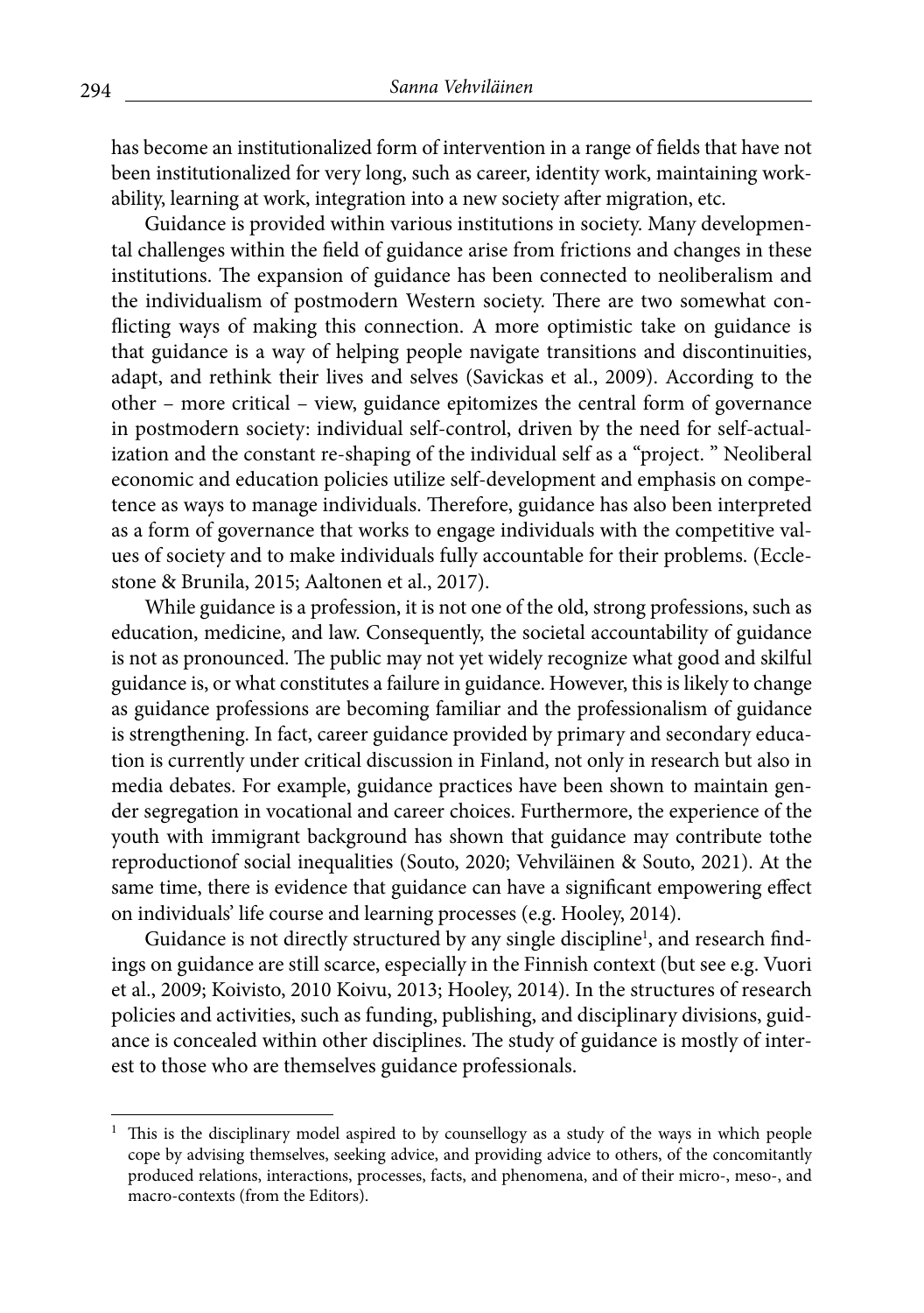If the professional content of guidance has been relatively unclear to the public and policymakers, it may have been unclear for the practitioners in the field as well. There are conflicts and tensions between theory and practice (Vehviläinen, 2001b; Weiste et al., 2021). If the purpose of an activity is vague or implicit, it is also easily susceptible to hidden agendas. This, in fact was my core interest when I decided to start doing research on guidance. My major questions were: What is guidance and what ends does it serve?

## **The power of guidance**

In sociological studies, guidance is often characterized as a survival strategy for people in the competitive society of the postmodern era, where everyone must construct their own path and compete in various markets for material, social, and cultural capital (Giddens, 1991). However, guidance can also be seen as a pedagogical relationship, an activity whereby people help each other in difficult situations and try to understand the world around them, to decide what should be done, and how to live. This kind of activity is ancient and not specific to postmodern life. Guidance may also have a potential for emancipation. With the support of others, people can shape their lives, grow as humans, cope with problems, criticize the conditions and forces that have shaped their lives, and participate in social activities in hope of finding a good life and a better world (Freire, 2017). Just as schooling can be viewed *both* as an institution that wields power and reproduces inequality *and* as a pathway to a better and more equal world, so can guidance acquire both the controlling and the emancipating content. The key questions are how guidance is carried out and realized, and what conceptions help us construct the critical praxis of guidance.

Over the last two decades, the so-called social justice movement has strengthened considerably (Hooley et al., 2018, 2019), particularly in the field of educational and career guidance. It poignantly emphasizes the risk of guidance being used as a tool of neoliberal education policy to reproduce inequalities. Furthermore, the social justice movement seeks to actively build an alternative, imagine a different future, and make it a reality.

Anne-Mari Souto and I have interpreted the emancipatory possibilities of guidance, especially in the context of primary and secondary school guidance for the youth with migrant backgrounds (Vehviläinen & Souto, 2021). Guidance activity should be based on both the "good of the individual" and the "common good." Consequently, both "internal" (psychological) and "external" (societal) obstacles or hindrances to the client's agency need to be identified and addressed (Leiman, 2015). In this way, guidance avoids hopelessness and the lack of vision, while also refusing to "psychologize" societal problems (Korhonen & Komulainen, 2021). The purpose of guidance is not only to equip individuals for survival, but also to support the collective action that groups, teams, and networks undertake to shape their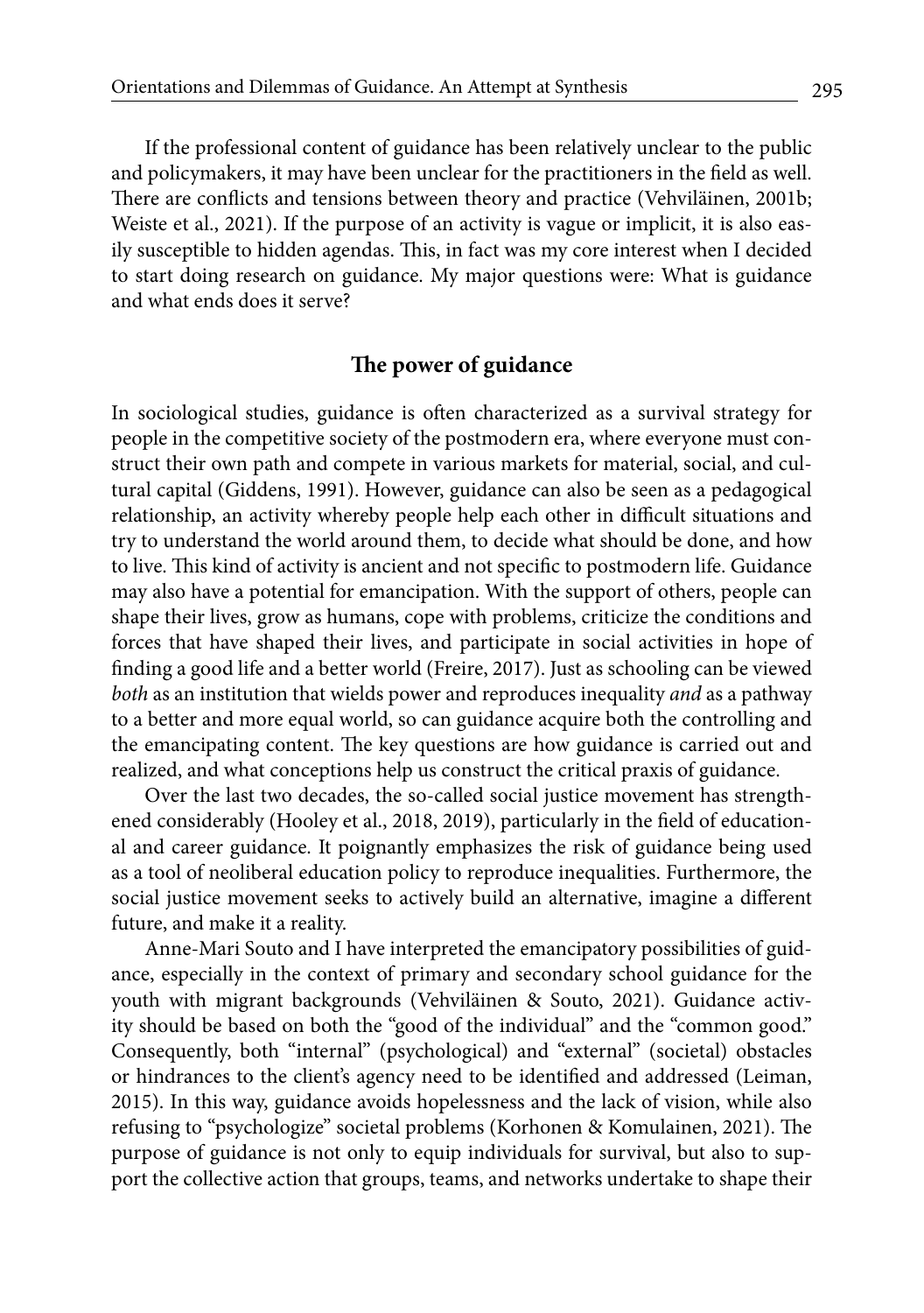circumstances. Guidance is about acting together, not just about setting individuals "on the right track" (see Hooley et al., 2018, 2019).

The subject in guidance activity is seen in the light of his/her individual life history, as well asin his/her societal context and circumstances (Vanhalakka-Ruoho, 2015; Toiviainen, 2019). Therefore, guidance practitioners must not only observe and hear out the opinions, preferences, emotions, and concerns of their clients but also consider their social situations and the world in which they live. Given this, guidance is a site and a process of learning for all its participants.

## **Definition of guidance: Collaboration, processes, agency**

Below, I define guidance as a family of professional guidance practices. Of course, it would be possible to theorize each subtype separately and try to delineate the differences between them, but in my own research I have focused on the general constituents of guidance practices. I have aimed to distinguish guidance from other professional practices. In this way, I have also been able to identify guidance and its cognate practices wherever they appear, despite variations in terminology (guidance, counselling, mentoring, supervision, etc.). My definition of guidance and counselling is generic, and it seeks to capture what is common to all guidance activities, or this family of practices. I define guidance as

an institutional and collaborative activity that fosters meaningful processes of individuals and groups in ways that strengthen their agency and participatory sense. These processes may be learning, growth, developmental, work and life design processes. Agency is perceived as a relationship between individuals and society, and it is viewed intersectionally (i.e. considering various mechanisms of social inequality; see Crenshaw, 1989).(Vehviläinen, 2014a; Vehviläinen & Souto, 2021).

*Institutionality* refers to the institutional location and anchoring of guidance (school, work life, leisure, career transition, integration, health care, rehabilitation, employment, etc.) and to the professional nature of guidance work and interventions. Institutionality also refers to conceptual tools, norms, rules, entitlements, and divisions of labour within and across activity systems. Besides, it also covers the boundaries and mediated spaces between individual lives and institutions.

Guidance activities are focused on key processes that should be meaningful and relevant to the client, nested in their lives, and owned by them. In some situations, such as guidance in learning settings, the guidance process involves a lot of pre-determined phases and proactive steps, guided by the curriculum and learning aims. However, the process sometimes involves less predictable steps and must then be "discovered" gradually and via negotiation. This is the case, for example, in work supervision, career guidance, and mentoring.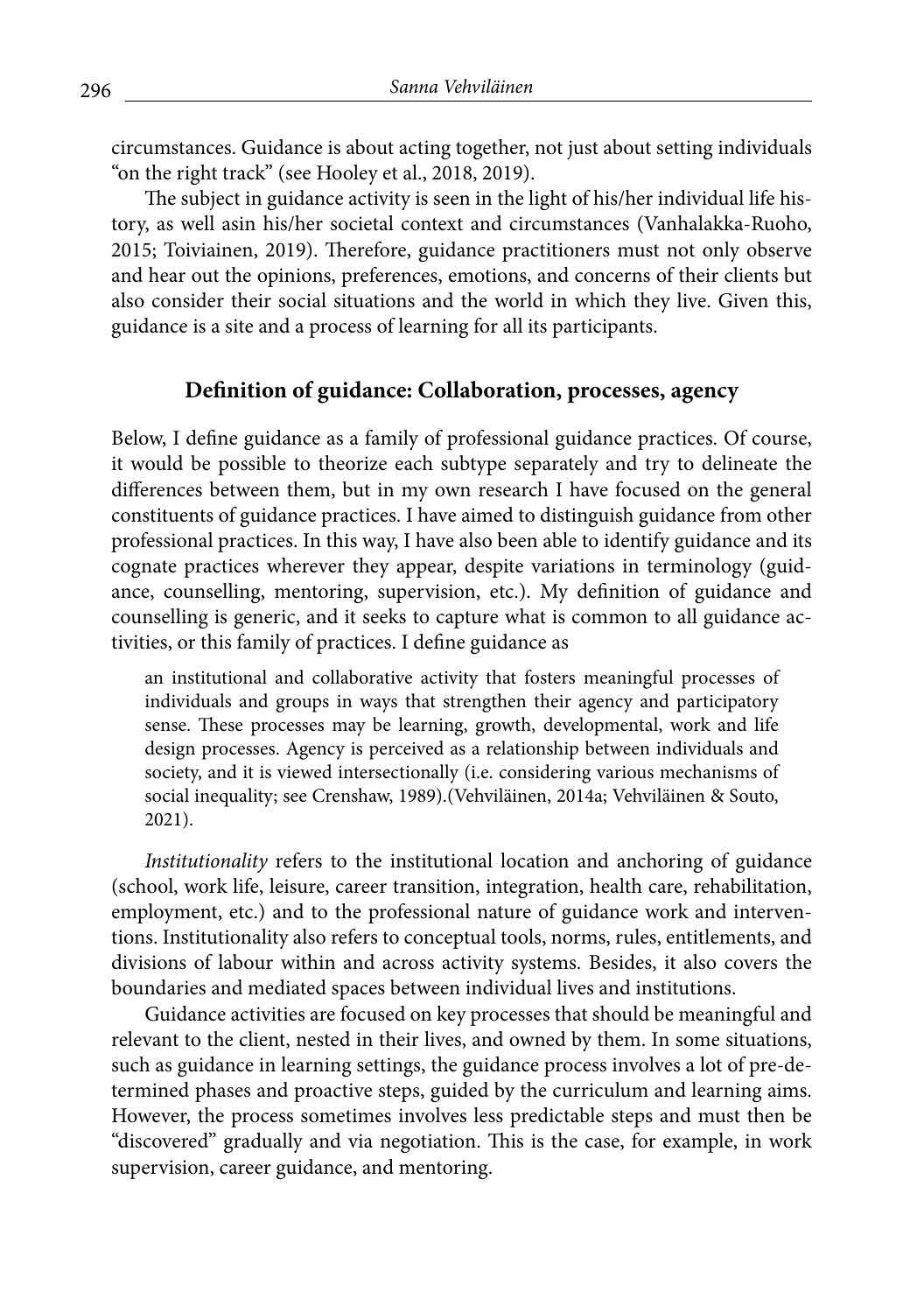Despite this, the foci of guidance work in all guidance situations are always intertwined with clients' personal histories and meanings. Clients are the owners of the focal process of guidance.

The emphasis on the process means that the work and attention of guidance professionals are not directed solely to the desired results or outcomes of guidance activity. The focus is also on process elements, such as motivation, prior knowledge and attitudes, values, re-interpretations of goals, and difficulties in the process. When attention is shifted from outcomes alone to the process in its entirety, guidance activity can be influenced in more diverse ways and fitted to respective stages of the process.

Guidance is, or should be, founded on collaboration. The partnership on which it is based is also called "alliance" (Safran et al., 2007). If guidance is not successful, this is often because its collaborative nature has not been taken seriously. The more carefully and transparently the relationship is built, the easier it will be to deal with problems that may arise on the way. It is always possible to return to what has been agreed on and committed to together.

The purpose of guidance is to strengthen the client's agency (Vehviläinen, 2014a; Vehviläinen & Souto, 2021). The term agency refers to the client's subjectivity and to the zone of the client's potential activity. This means the person's active, engaged, creative, and responsible relationship within a particular social context (Edwards, 2007; Eteläpelto et al., 2013; Vehviläinen & Souto, 2021). The strengthening of a person's agency is expressed in the expansion of his/her scope of action, which often affects the activities of others as well.

Guidance aims to systematically support agentic participation in a relevant social context (such as school, work, family life, etc.) and, simultaneously, in a biographical context. The movement towards stronger agency may manifest in changes in *individual dispositions* (abilities, interests, motivation, self-efficacy, resilience, skills, and understanding); *social participation* via authorship, responsibility, and creativity; and *critical awareness*, activity, and activism. These changes are unique to individuals and their situations, but they are not treated as individualistic phenomena. Guidance is fundamentally a relationship of pedagogical nature. The participants of this relationship seek to understand what is true about the world and themselves as part of it by asking how they have been shaped by the world and how the world is shaped by them and others. For this reason, guidance emphatically aims to deepen the *participatory sense* (Alhanen, 2019) of all the parties to the guidance alliance.

The effort to strengthen the client's agency will influence the practices and methods used in guidance. Since the possibilities of and obstacles to agency are unique, guidance interventions must also be tailored to individual situations. Agency is strengthened through partnership with a negotiated course of action, a shared goal, transparency in terms of policies, interests and objectives, and the possibility of jointly assessing the guidance process along the way (Vehviläinen, 2014a).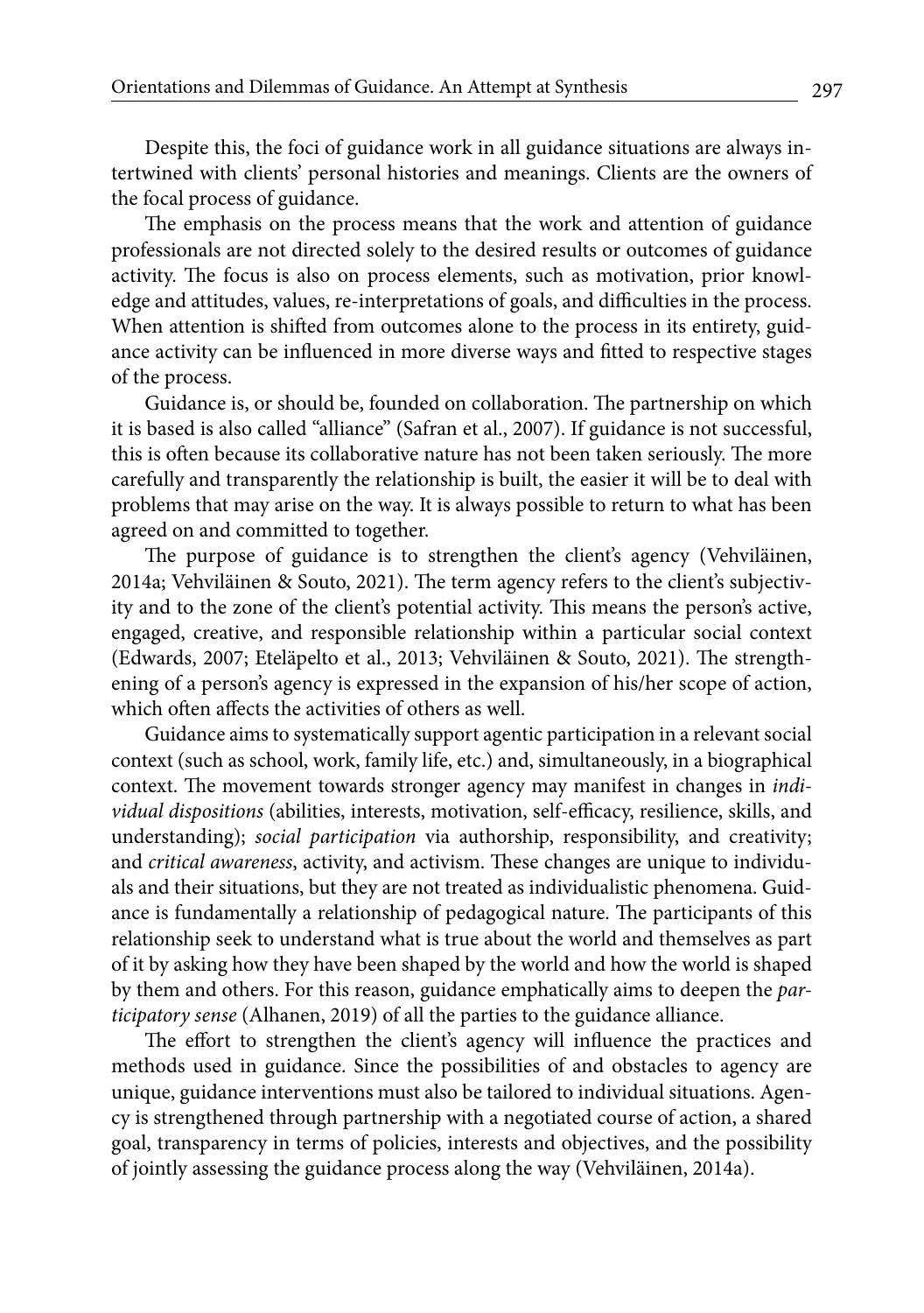Figure 1 shows the dimensions of agency identified in the pedagogical research literature. Changes in agency are embedded in individual dispositions, such as interests, motivations, knowledge, understanding, competencies, and attitudes. Changes in agency also manifest in authorship, creativity, and participation in communities, in one's ability to rely on others and share knowledge. A change in agency may also entail a change in activity, relationships, positioning, and one's critical stance towards one's environment or confronting oppressive circumstances. Becoming more agentic is intertwined with one's core values, greater self-awareness, and capacity for more complex observation directed both "inwards" and "outwards." Guidance seeks to identify the central obstacles to the client's agency. As these obstacles can be both internal and external, guidance is characterized by a constant movement between the individual and the societal perspectives.

> Motivation Interest Volition Self-efficacy

Competencies, knowledge Attitudes Authorship **Creativity** 

Relational agency Participation, belonging Critical consciousness Activity, activism

Values Self-knowledge Social and cultural context

Figure 1. Elements of agency

According to philosopher Kai Alhanen, the participatory sense refers to individuals' ability to view themselves as part of and shaped by social and natural environments, and to their willingness to consider and take responsibility for their own influence on them (Alhanen, 2019). In guidance, clients may, for instance, examine how their perceptions of certain values (for example, wellbeing and prosperity) and social institutions (such as gender and ethnicity) have formed their understandings of what is possible for them. Also, guidance practitioners may become sensitive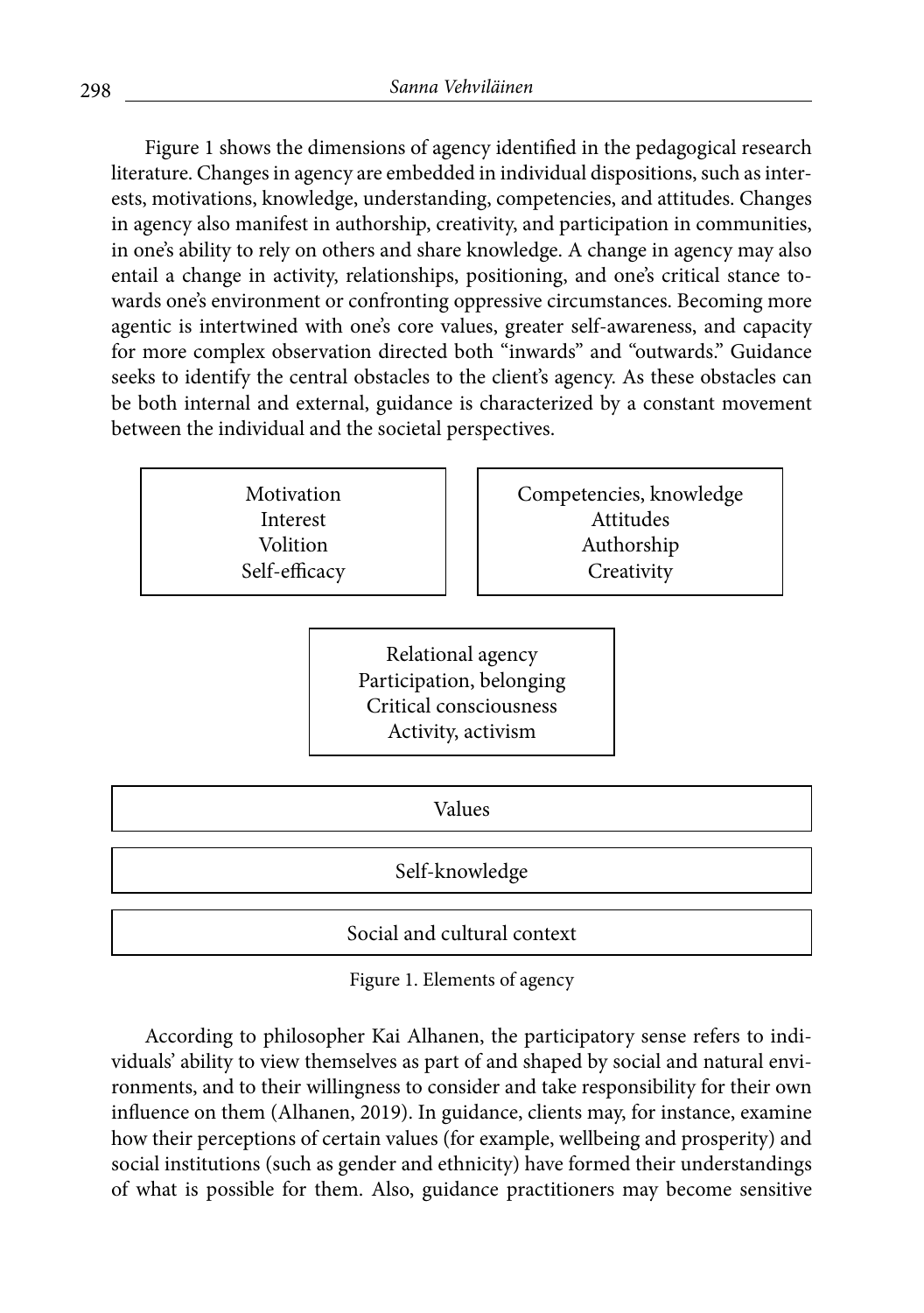to what position they themselves take to these values and social institutions in their actions and ways of speaking.

#### **What happens in guidance interactions?**

Guidance is carried out in and through interaction, and its emancipatory possibilities are connected to skilled interactional practices. When I began to study guidance interactions in the 1990s, I expected that interactional practices and patterns of talk in guidance would resemble those of psychotherapeutic interactions. Indeed, guidance approaches emphasized, and continue to emphasize, that guidance professionals or counsellors are neither teachers nor advisers. However, I was surprised to find out that advice-giving and instructions based on expert knowledge recurred in guidance interactions. In fact, this continues to be the case. Later, I studied interaction in both guidance and psychotherapeutic settings. In all these types of encounters, it is the job of the professionals to listen to their clients' experiences with respect and attention and to focus on and become involved in a professional way in the handling of their case. How do these encounters differ? How do we recognize guidance?

In terms of interactional practices, service encounters are structured around the expectation that clients seek expert solutions to their problems. The professional has the right and obligation to solve the problem through recommendations, information, and advice. It is the clients' job to seek help and to talk about their understanding of the problem in such a way that the professional can work on it. In therapeutic encounters, the clients' descriptions of their problem become an object of joint work and exploration. The professional's contributions build and focalize this interpretive work, while also teaching the client to examine his/her experience in accordance with the psychotherapeutic approach being applied. Thus, the main tools for therapeutic encounters are the client's extensive and self-reflective descriptions of his/her experience, and the professional's mirroring and interpretive comments on them.

The "trademark" of guidance is that it combines the practices of the other two types. The goal is, on the one hand, to help clients explore and interpret their experiences and situations and, on the other hand, to apply professional knowledge and seek possible solutions. Because of this, both problem-solving and explorative talk can be found in guidance encounters. In my view, this is the reason why guidance professionals often describe guidance as demanding. They must constantly balance and negotiate these two orientations. Indeed, they need to locally decide and negotiate when to offer advice and when to abstain from it (Vehviläinen & Löfström, 2016; Vehviläinen, 2003).

Initially, I set out to study guidance interaction in the late 1990s because guidance interaction practices appeared vague and implicit. Theories of guidance described it as a partnership or "negotiation", but there were very few concrete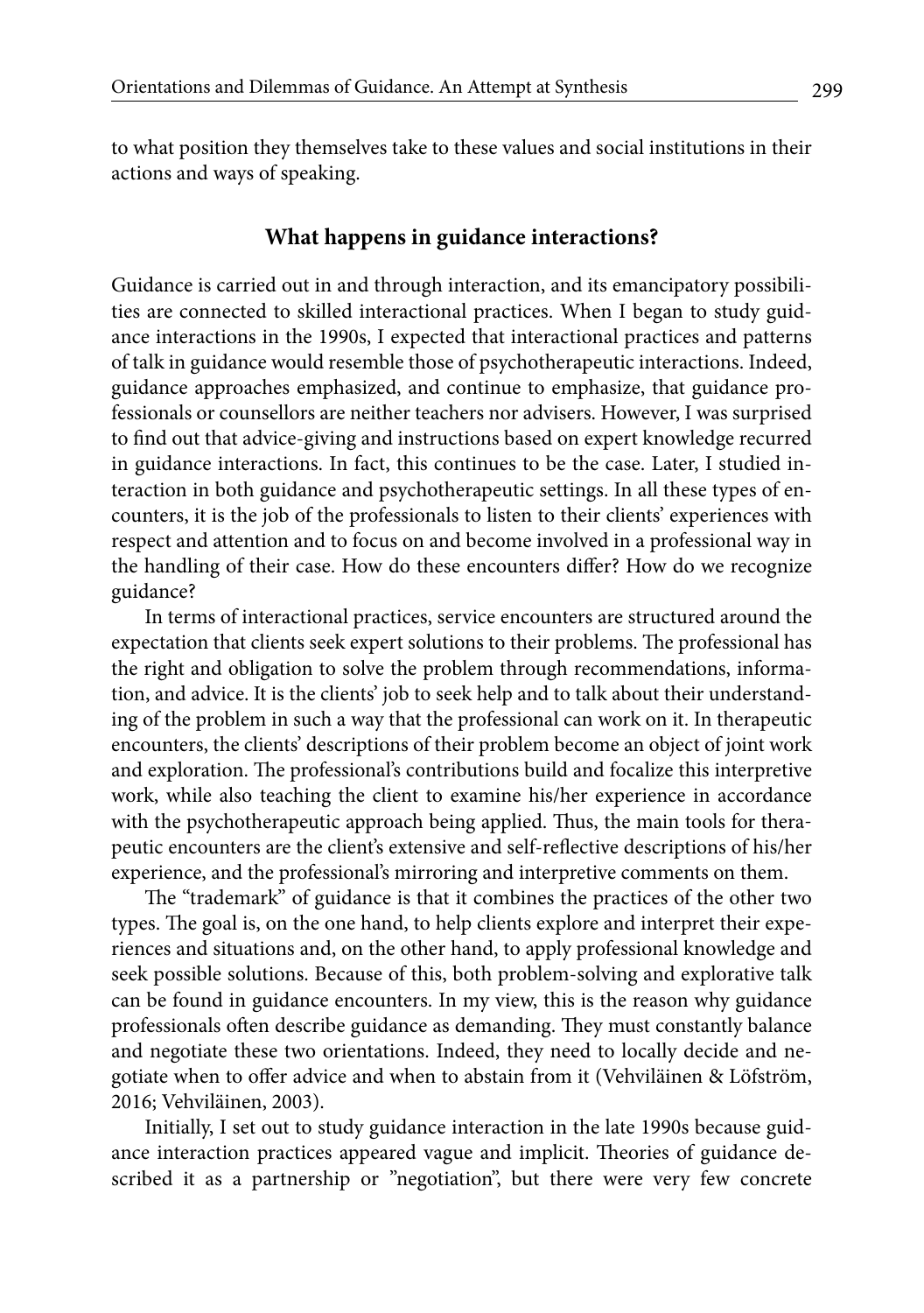descriptions of how this would be carried out in practice, on the level of interaction. It was also my experience that the practice and theory of guidance ran remotely apart. A wide range of hidden agendas and interests were played out through guidance encounters. Therefore, looking at guidance at the micro level of interaction appeared fruitful. I sought to provide basic research descriptions of the core interactional phenomena of guidance by using conversation analysis (Vehviläinen, 1999, 2001a, 2001b, 2001b). Later, I developed a generic model of guidance activity to support and contextualize these findings (Vehviläinen, 2014a).

### **Orientations in guidance interaction**

When teaching guidance interaction and methods of guidance, I describe the core elements of guidance encounters in ways that are concise and flexibly applicable to daily work. My solution is based on my research on guidance interaction in various contexts: in career guidance within labour market training contexts (Vehviläinen, 1999, 2001a, 2001b, 2003) and in the supervision of MA theses and PhD dissertations (Vehviläinen, 2009a, 2009b, 2012). Subsequently, I have also studied study psychological consultations (Vehviläinen & Svinhufvud, 2018), work supervision (Vehviläinen, 2014c), and guidance for workability and wellbeing (Tiitinen et al., 2018; Weiste et al., 2018). In various training courses and workshops, I have found that guidance practitioners recognize these core elements as part of their daily work.

In my *Guide to Guidance* (Vehviläinen, 2014a), I discuss four orientations that recur in various guidance settings: a problem-solving orientation, an inquiry orientation, a supportive orientation, and an instructive orientation. By the latter, I mean organizing guidance interventions as a planned path for systematic learning purposes. I will take a closer look at the other three orientations below. They occur in both dyadic and group guidance interactions. Guidance orientations are shown in Figure 2.

The problem-solving orientation was the first one I came across when researching guidance interaction in the 1990s and early 2000s. Advice sequences occurred in my data so frequently that advice looked like the main interactional "tool" of guidance professionals (Vehviläinen, 2001a, 2001b). This was very much against the prevailing guidance ideology in career guidance in the 1990s. I had to deal with this discrepancy in my ensuing training activities and further research. Surprisingly enough, I still find myself dealing with it. Guidance approaches maintain that guidance is primarily not about advising clients or suggesting solutions for their problems. At the same time, new data sets and discussions in the field reveal that advising continues to be the key tool of guidance professionals, even when they wish otherwise.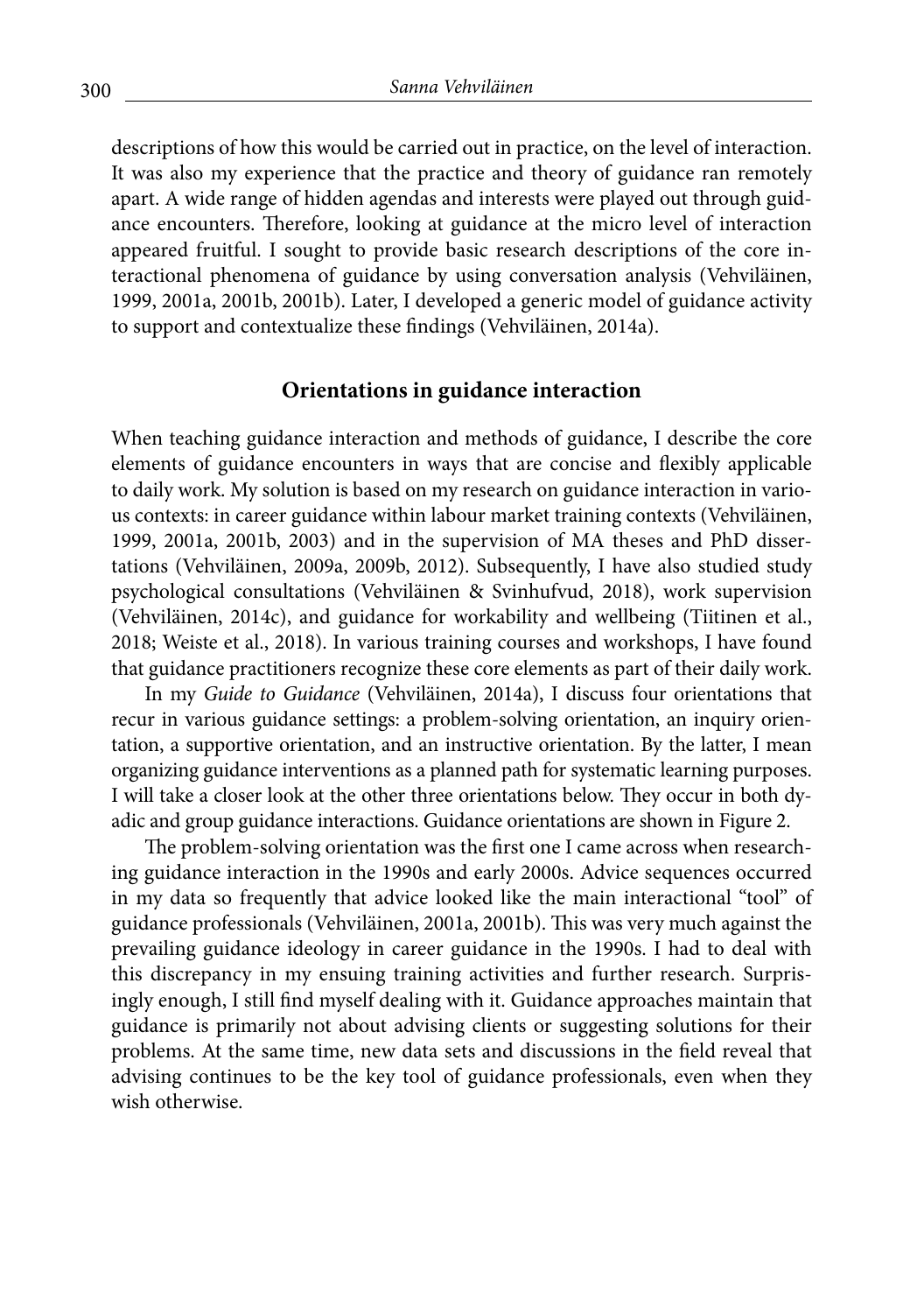| Orientations of guidance interaction                                                                          |                                                                                            |                                                                                                          |
|---------------------------------------------------------------------------------------------------------------|--------------------------------------------------------------------------------------------|----------------------------------------------------------------------------------------------------------|
| Problem-solving<br>orientation                                                                                | <b>Inquiry orientation</b>                                                                 | Supportive orientation                                                                                   |
| Main orientation is<br>to identify the client's<br>problems and solve them                                    | Main orientation is<br>to understand; to gain<br>a richer, more analytic, and              | Main orientation is to face<br>the situation "as it is"                                                  |
| using expert knowledge                                                                                        | diverse understanding of<br>the issue at hand                                              | Professional offers<br>attention, interest,<br>emotional availability, and                               |
| Problems are barriers and<br>they need to be removed                                                          | The nature of the problem<br>is not taken for granted:<br>deeper understanding is          | tunes into what the client<br>has to say                                                                 |
|                                                                                                               | a value in itself                                                                          | Professional facilitates<br>focusing on the shared<br>situation and task                                 |
| Main tool: client's<br>accounts of problems,<br>professional's advice,<br>instruction, and<br>recommendations | Main tool: Client's<br>narration, professional's<br>interpretive summaries<br>and comments | Main tool: Nonverbal and<br>verbal signs of attention,<br>focus, presence, affiliation,<br>and meta-talk |

Figure 2. Orientations of guidance interaction

Alongside the dilemmas of guidance and advice, another central theme has surfaced in relation to what I call the *supportive orientation* in guidance, meaning the professional way of creating the physical and mental space that promotes collaboration, the attentive reception of what the client wants to tell, and the expression of presence, compassion, and "being there." This orientation has become an important focus in training. The choice of the supportive orientation involves difficult emotions on the part of the professionals. They may feel they are not skilled in empathy or in handling their clients' anxiety (Souto & Vehviläinen, 2019; Souto, 2020; Vehviläinen & Souto, 2021). Finally, the *inquiry orientation* is typical of psychotherapeutic settings (Peräkylä et al. 2008). My central message has been that, in guidance settings, this orientation is often unsystematic and under-used and can thus be overshadowed by the problem-solving orientation.

## **The problem-solving orientation**

Guidance interaction is often governed by a pattern of talk where the material narrated by the client is "screened" for potential problems. When problems are expressed or identified, the guidance professional hastily responds to them by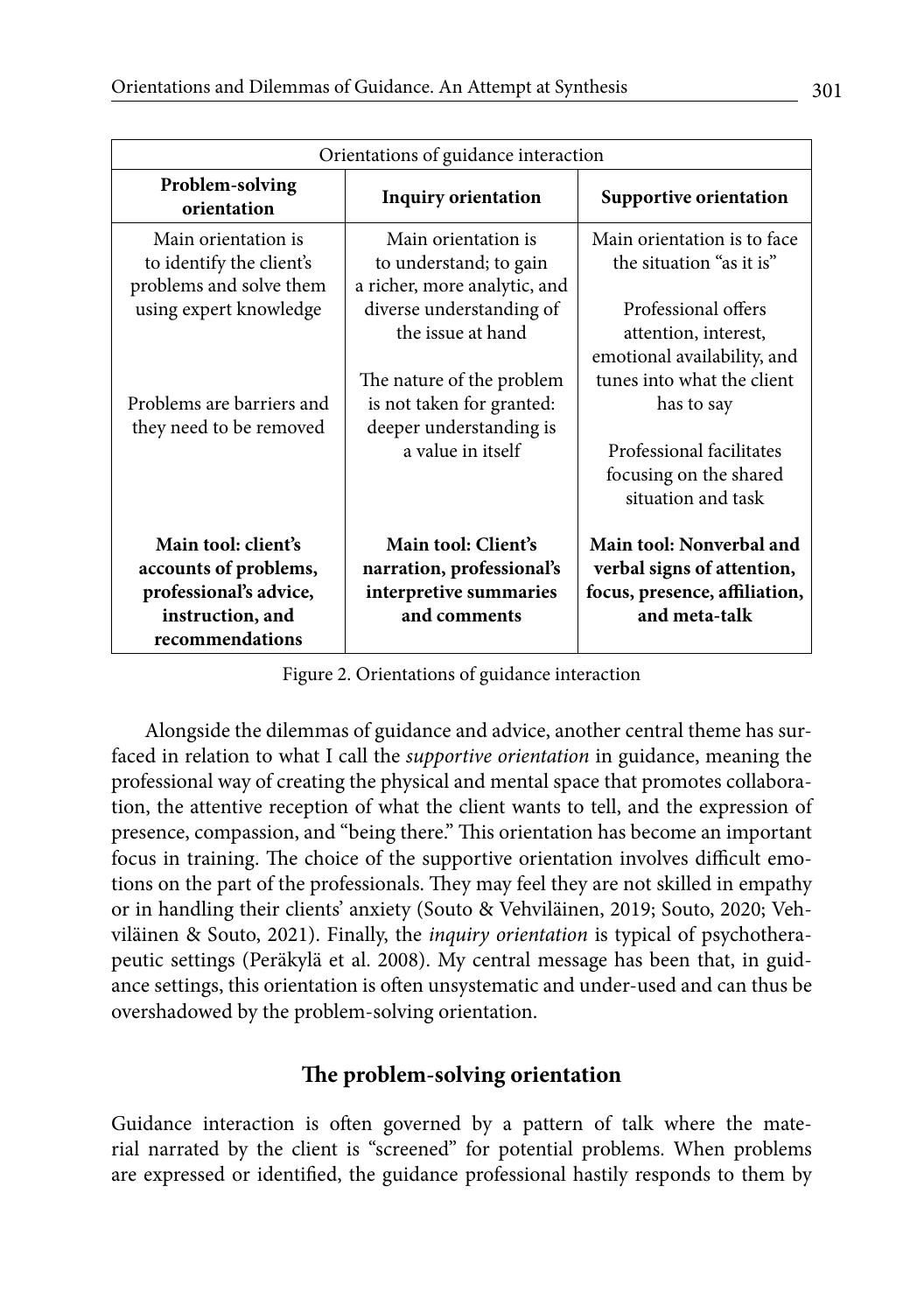providing solutions. Also, clients themselves often request advice. They may also express complaints and worries about their situation. Typically, these actions elicit the professional's advice and recommendations. Advice may also be initiated by professionals as they may actively identify problems and offer solutions. (Vehviläinen, 2009a.)

The problem-solving orientation can be found in multiple guidance contexts (e.g. Vehviläinen, 2009b, 2012). Invariably, guidance practitioners recognize it as a key practice. In training situations, I often hear professionals admit that despite constant worry that they should not advise so much, they "slip into it" in their hurried daily work. Why is the problem-solving orientation so dominant?

Firstly, being "solution-focused" may be perceived as the most direct path to the desired change. It is believed that the most crucial aspect in bringing about change is to find a practical solution, informed by expert knowledge, without delay. The relationship between human learning and problem-solving is perhaps another explanation. In any case, learning has often been modelled as a problem-solving endeavour (Dewey, 2019; Bereiter, 2002; Engeström, 2004). Our understanding of expertise is typically founded on the idea of a particular field of declarative knowledge (i.e. competence in a specific area), as well as the authority and problem-solving capacity based on it. When participants in guidance training courses and workshops describe what burdens them in guidance, they often mention the lack of expert knowledge and "keeping up with the field." It is distressing not to know the answer to the client's question. One feels more like an expert when one has a particular field where one is more knowledgeable than the client.

The recurrence of the problem-solving orientation also stems from interactional reasons. In fact, it takes special interactive work not to embark on the problemsolving orientation. When one is asked to give advice or hears worries and complaints, giving advice is the routinely expected and "natural" response. In addition, if a person deemed to possess knowledge and power is asked for advice and has the relevant expertise, the interactional "rules" expect him/her to fulfil the request right away. If guidance professionals wish to withhold their response, they will have to do additional interactive work to avoid responding (Vehviläinen, 2001a, 2003).

Another feature that explains the prevalence of the problem-solving orientation is the fact that guidance professionals are often deeply committed to helping their clients and want to make a difference in their lives. In regular social life and ordinary conversations, we tend to offer advice whenever other people share their troubles. In peer group guidance, it is typical that participants start to offer each other empathy and advice. Empathy and advice seem to come naturally as they correspond to the practices of mundane conversations concerning dealing with problems (Jefferson, 1988). The reflective, inquiry-oriented mode is much more demanding since it requires more skill and theoretical understanding of the participants.

Yet another reason for the prevalence of the problem-solving orientation is that clients often insist on obtaining advice from guidance professionals. They expect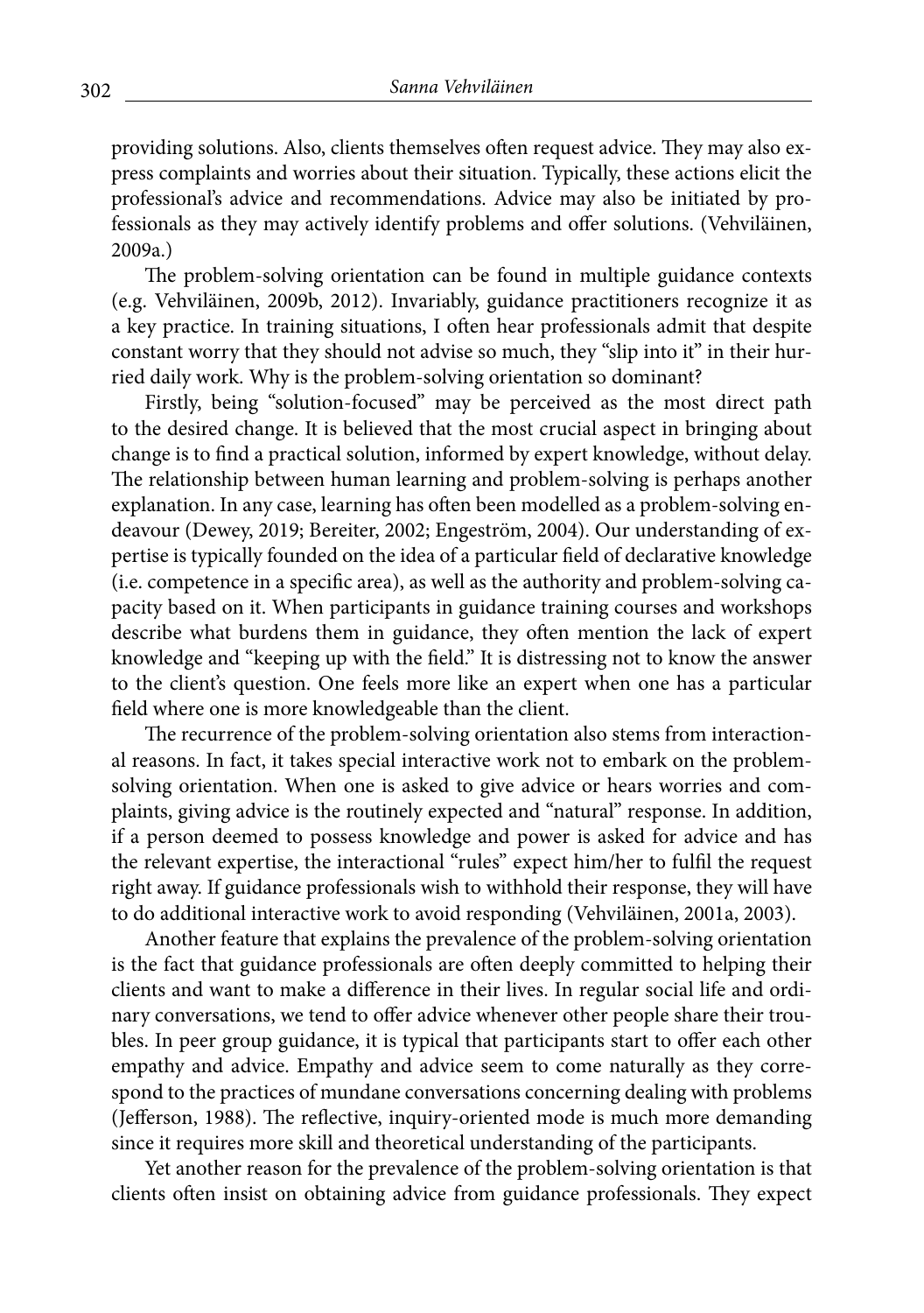to receive answers and will be disappointed to leave without them. They also expect to receive support, and advice is one form of support (Vehviläinen, 2014b).

One can wonder why the problem-solving orientation should be a problem, and whether the guidance and counselling theory is wrong to recommend removing advice from the centre stage. Advice certainly has its place in guidance, especially when it concerns learning processes. Guidance often requires that, at certain points, participants together formulate optional solutions and practice new ways of working or acting (Vehviläinen, 2014b). The guidance professional's advice is a reasonable part in this collaboration. However, it is important to time the advice correctly, not to deliver it prematurely, and to allow the client to participate in producing potential solutions.

Good advice is based on unhurried consideration. When the client and the guidance practitioner create a space for exploration together, many things can be brought into this space, without any immediate need to resolve them. In my datasets, however, the guidance professional often hurries to come up with advice as soon as an "advice-relevant" issue has surfaced in the talk, as if wishing to "tick the problem off the list". This may lead to premature or superficial advice, or advice that is not relevant to the client's situation. Taking the client's issues "to the table" for exploration will reduce the pressure that both parties may feel to rush into problemsolving. When clients are allowed to explore various aspects of their experience, they also feel that they are being heard, and they also have a chance to "hear their own thoughts." Reflective discussion helps determine the relevance and interrelationships of the different elements of the client's meanings.

Research on advice shows that advice is best received when it is based on hearing the recipient's views prior to its delivery (Vehviläinen, 2012, 2014a; Heritage & Sefi, 1992). When advice is not hurried into – that is, it is not delivered directly upon hearing the client's questions –it will be possible to make sure that the relevant joint working problem is identified (Vehviläinen & Svinhufvud, 2018).

In guidance, advice is often given not simply to be heeded; it also needs to be understood. This is the only way to make advice useful for the client's process. This is another reason why time should be taken to understand the client's meanings and relevancies and thus to find out what hinders understanding on the client's part.

### **The inquiry orientation**

As suggested above, successful advice is based on a sound understanding of the ways in which clients approach their issues, how they have tried to work on them, and what problems they have run into. In practice, this is reflected in how the guidance professional poses questions to the client (Vehviläinen, 2001a, 2001b, 2012). Indeed, the inquiry orientation appears in the use of questions. Questions elicit talk from the client, but not only to influence the topical directions for the talk.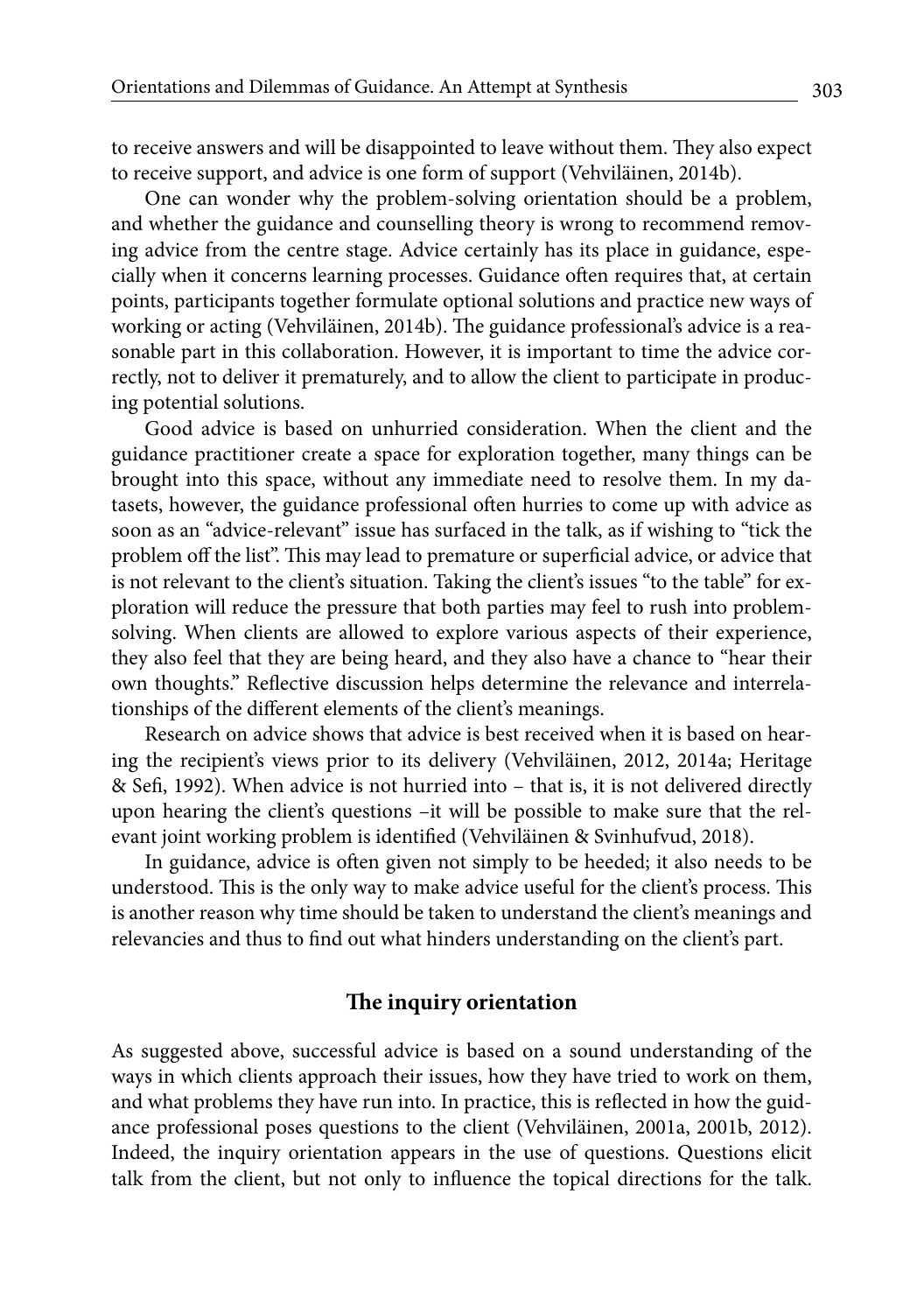Questions should also communicate a sincere interest in hearing what the client thinks and feels. Questions in guidance are not interview questions. Instead of gathering a "material" for the professional's use, they bring out the relevant material for joint exploration.

So-called mirroring is another key tool of inquiry work. It comprises summarizing and rephrasing the other speaker's talk, with the aim of ensuring that it is understood correctly and at the same time focusing on what appears to be at the heart of the matter. Mirroring allows the participants to gradually arrive at shared understandings (e.g., Weiste & Peräkylä, 2013; Vehviläinen & Svinhufvud, 2018).

Storytelling is the third important means of inviting clients into the explorative orientation. At the heart of the inquiry orientation is dedication to helping clients externalize their internal reality. Sometimes, narration is best fostered by hearing others' experiences in "sharing circles." Also, additional resources, such as texts, pictures, and films, can be used to trigger reflection.

The essence of the inquiry orientation lies in speaking in ways that help the participants gain a deeper understanding of the matter at hand. Guidance often works on issues that are complex, emotionally charged, and open to multiple interpretations. If there are inquiry phases in a guidance encounter, this will help those involved arrive at a shared understanding, rather than just routinely presupposing a common understanding.

The inquiry orientation is also important in that it offers opportunity for critical reflection, which is a key element in learning. When we explore an issue, we assume that our views may change, and we remain open to new interpretations. This way of talking is called dialogue (Alhanen, 2019), and it is the domain of good guidance interactions. In everyday life, conversational situations are rarely tuned to such a sincere pursuit of understanding. Rather we often find ourselves timepressured to find the right answer, make our point, solve a problem, or carry out various tasks. However, the only relevant goal of dialogue is to deepen the interlocutors' understanding (Alhanen, 2019). In guidance, dialogue has this very function as guidance is expected to create a space that promotes confidential, trustful, and focused thinking, with a sincere commitment to searching for what is true and real. This is how inward and outward understanding grows: I understand my own actions and meanings, as well as those of others.

In high-pace guidance contexts, people sometimes consider the inquiry orientation unnecessary ("let's not make things complicated," "let's cut to the chase," etc.). Sometimes, people believe that dealing with difficult issues is too distressing and that moving quickly to solutions will be more rewarding. However, the perspective of hope always springs from facing the reality as it is. It is a basic human effort to try and understand what is happening and why, to consider various aspects of things, and to attempt to keep up with the situation. Fundamentally, this is a search for the truth.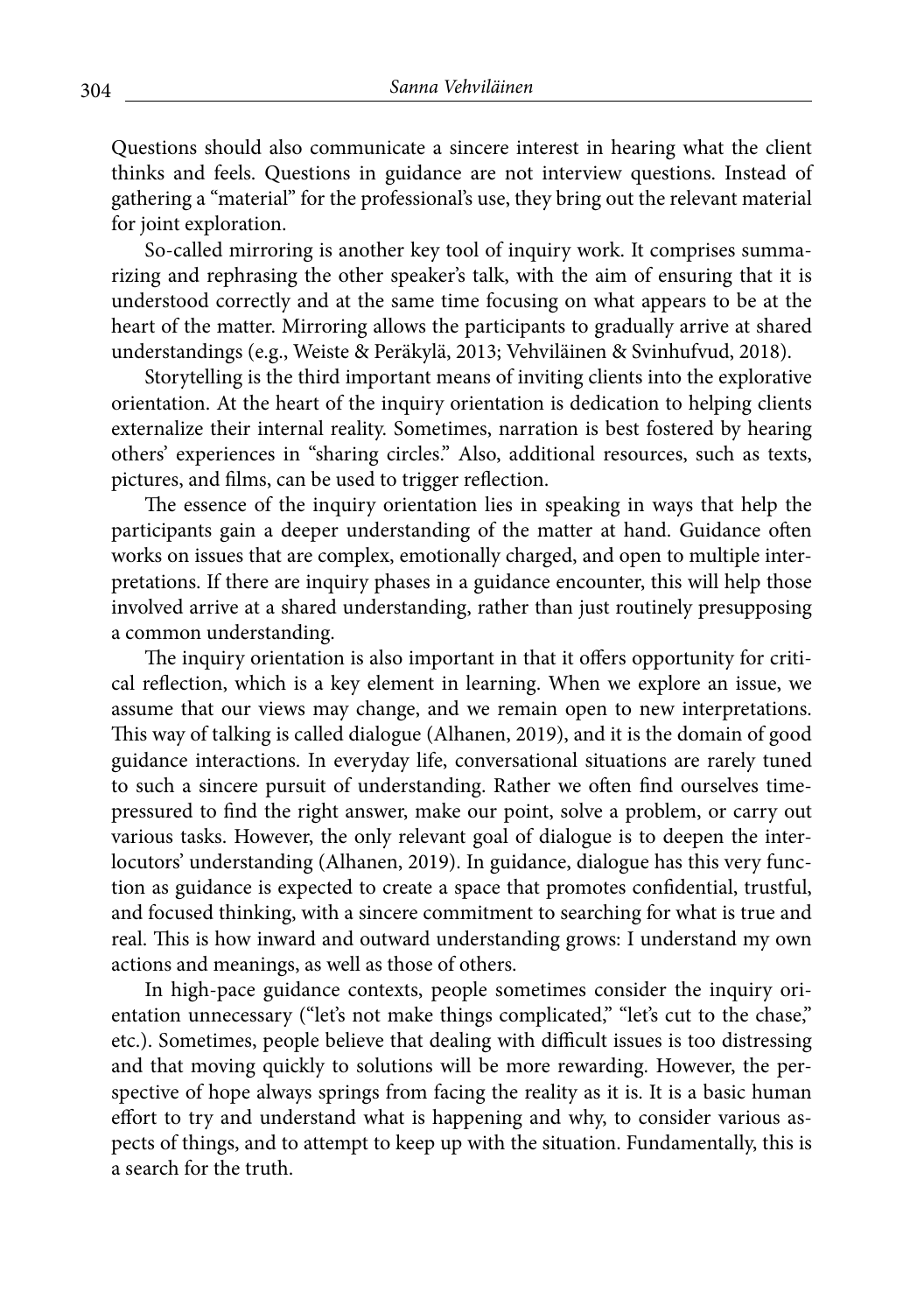## **The supporting orientation: Doing nothing?**

The supporting orientation is often inconspicuous. It can sometimes be difficult for guidance practitioners to perceive it as a professional orientation or as "doing anything" at all. The supporting orientation is the professional way of being in the service of the client's process. It means focusing one's attention, and helping others to focus their attention, on the shared situation and on the communications of the other party. It also involves emotional attentiveness and expressing empathy and other affective content.

The supportive orientation is always aimed at enabling the participants to share a common space and to collaborate. Of course, the quality of this support must vary, depending on the occasion. Sometimes we are already familiar and share a lot of common understanding. At other times, support requires a significant amount of energy, for example, when the client is anxious, or when there is a difficult situation of conflict in guidance.

The supportive orientation often goes unnoticed because it mostly occurs by nonverbal means: gaze, gestures, motions, serenity, posture, settling oneself into the physical space, being oriented towards the other, facial expressions, voice quality, and prosody (Weiste & Peräkylä, 2014). Guidance practitioners' meta-talk – that is, the verbalization of what is happening in the interaction or other observations on the situation–functions as part of the supportive orientation as well.

Guidance practitioners sometimes protest: "I am not a therapist!" However, supportive skills are not specific solely to therapy; in fact, all human work requires using them. Supporting is inconspicuous when things flow easily, but it is there even then. Supporting is necessary in framing the situation, transitions within the situation, and whenever tension or intense emotional states arise among the actors. The supportive orientation is basically about conveying both verbally and non-verbally that "I'm here, and I see and hear you; I see and hear what you have at hand."

## **Good enough guidance?**

Guidance orientations fluctuate in guidance encounters. All the participants in a conversation can influence transitions between them. Guidance professionals should understand how to invite their client to embrace these orientations, how to change orientations, and how to time them. The rule of thumb in guidance is that the supportive orientation opens a common working space and channels one's entry into the inquiry orientation. The inquiry orientation fosters a deeper understanding and helps the professional and the client formulate relevant questions and working problems. After that, solutions may be sought, and future actions planned.

Guidance interaction is a renewable resource and can be rehearsed every day. Clients can be invited to assess their guidance interactions and provide feedback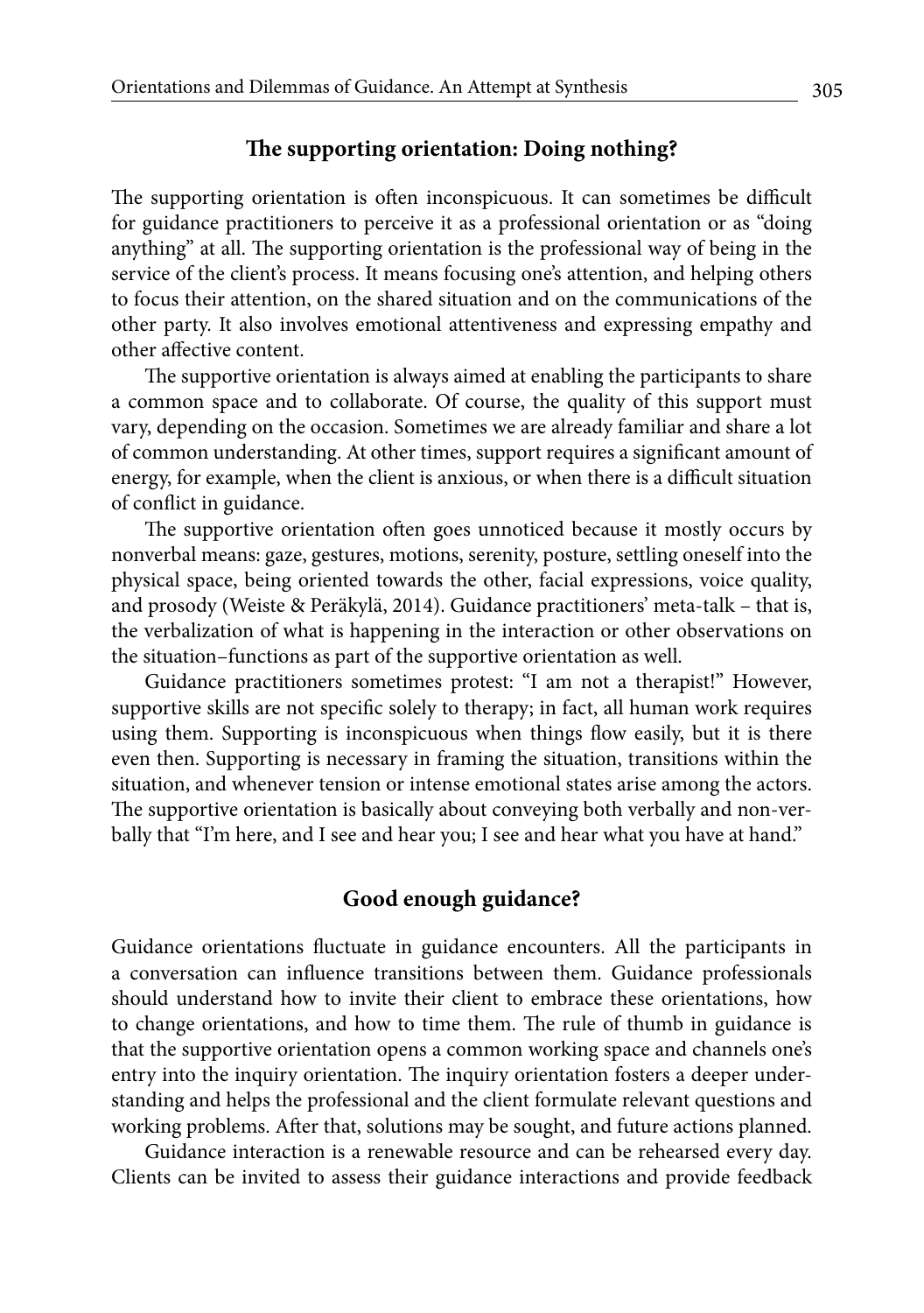to the guidance professionals. In addition, the guidance professional needs the support of colleagues and a community capable of sustaining a guidance culture where everyone can learn and grow.

## **References**

- Aaltonen, S., Berg, P., & Karvonen, S. (2017). Affordances of Welfare Services Perspectives of Young Clients. *Nordic Welfare Research, 2*(1), 30-38. https://doi.org/10.18261/ issn.2464-4161-2017-01-04
- Alhanen, K. (2019). *Dialogue in Democracy* (H. Lehti, Trans.). Books on Demand. (Original work *Dialogi demokratiassa* published 2007).
- Bereiter, C. (2002). *Education and Mind in the Knowledge Age*. Routledge.Brunila, K. (2013). Hooked on a feeling: education, guidance and rehabilitation of youth at risk. *Critical Studies in education*, *54*(2), 215-228. https://doi.org/10.1080/17508487.2012.716369
- Crenshaw, K. (1989). *Demarginalizing the intersection of race and sex: A black feminist critique of antidiscrimination doctrine, feminist theory, and antiracist politics*. *University of Chicago Legal Forum*, *140*(1), 139-167. https://chicagounbound.uchicago.edu/cgi/viewcontent.cgi?article=1052&context=uclf
- Dewey, J. (2019). *Democracy and Education: Introduction to the Philosophy of Education*. MacMillan.
- Ecclestone, K. & Brunila, K. (2015). Governing emotionally vulnerable subjects and 'therapisation' of social justice. *Pedagogy, Culture & Society*, *23*(4), 485-506. https://doi.org/10 .1080/14681366.2015.1015152
- Edwards, A. (2007). Relational analysis in professional practice. A CHAT analysis. *Actio: An International Journal of Human Activity Theory* 1, 1-17
- Engeström, Y. (2004). *Ekspansiivinen oppiminen ja yhteiskehittely työssä*. Vastapaino.
- Eteläpelto, A., Vähäsantanen, K., Hökkä, P. & Paloniemi, S. (2013). What is agency? Conceptualizing professional agency at work. *Educational Research Review*, 10, 45—65.
- Freire, P. (2017). *Pedagogy of the oppressed.* Penguin Classics.
- Giddens, A. (1991). Modernity and Self-identity. Self and Society in the Late Modern Age. Oxford: Polity Press.
- Heritage, J., & Sefi, S. (1992). Dilemmas of advice: Aspects of the delivery and reception of advice in interactions between health visitors and first-time mothers. In P. Drew & J. Heritage (Eds.) *Talk at work: Interaction in institutional settings,* pp. 359-417.
- Jefferson, G. (1988). On the sequential organization of troubles talk in ordinary conversation. *Social Problems*, *35*(4), 418-442. https://doi.org/10.2307/800595
- Hooley, T. (2014). *The Evidence Base on Lifelong Guidance: A Guide to Key Findings for Effective Policy and Practice*. The European Lifelong Guidance Policy Network (ELGPN). http://www.elgpn.eu/publications/browse-by-language/english/ elgpn-tools-no-3.-the-evidence-base-on-lifelong-guidance/
- Hooley, T., Sultana, R.G., & Thomsen, R. (2018). *Career Guidance for Social Justice. Contesting Neoliberalism.* Routledge.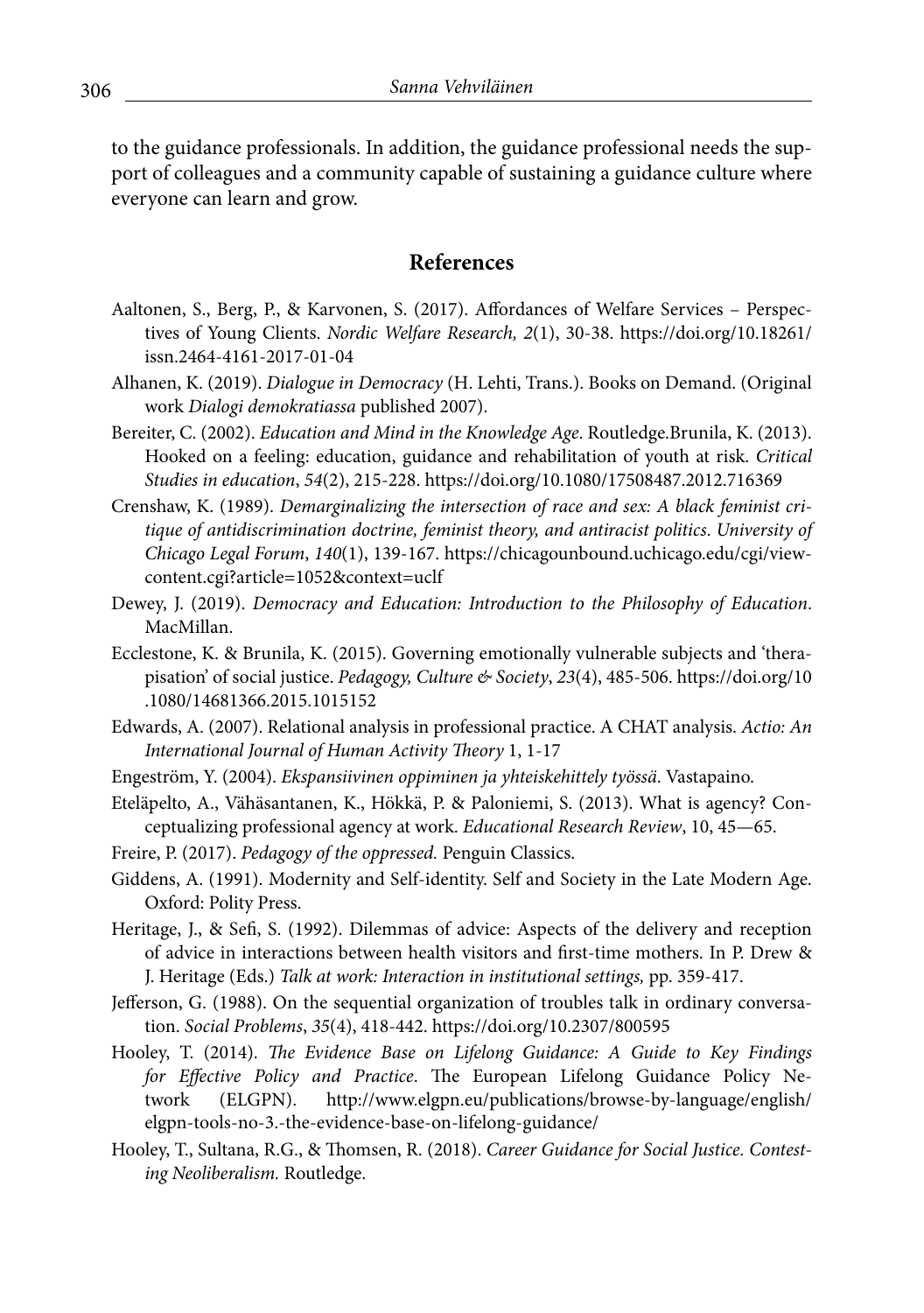- Hooley, T., Sultana, R.G., & Thomsen, R. (2019). *Career Guidance for Emancipation. Reclaiming Justice for Multitude*. Routledge.
- Koivisto, P. (2010). *Preparing for working life. Effects of group counseling on adolescents' career development and mental health*. Finnish Institute of Occupational Health. https://www. researchgate.net/publication/262067569\_Preparing\_for\_Working\_Life\_Effects\_of\_ Group\_Counseling\_on\_Adolescents%27\_Career\_Development\_and\_Mental\_Health
- Koivu, A. (2013). *Clinical Supervision and Well-being at Work. A Four-year Follow- -up Study on Female Hospital Nurses*. University of Eastern Finland. http://urn.fi/ URN:ISBN:978-952-61-1148-3
- Korhonen, M. & Komulainen, K. (2021) Individualizing the burnout problem: Health professionals' discourses of burnout and recovery in the context of rehabilitation, *Health. An Interdisciplinary Journal for the Social Study of Health, Illness and Medicine, 1-21.* https://doi.org/10.1177/13634593211063053
- Leiman, M. (2015). Dialoginen ohjaus. In P.A. Kauppila, J. Silvonen & M. Vanhalakka-Ruoho (Eds.), *Toimijuus, ohjaus, elämänkulku*, pp. 57-68, University of Eastern Finland. https://erepo.uef.fi/bitstream/handle/123456789/15099/urn\_isbn\_978-952-61-1747-8. pdf?sequence=1&isAllowed=y
- Safran, J.D., Muran, C., Stevens, C., & Rothman, M. (2007). A relational approach to supervision: Addressing ruptures in the alliance. In Filender & E.P. Shafranske (Eds.), *Casebook for clinical supervision: A competency-based approach* (pp. 137-157). Washington D.C., American Psychological Association.
- Savickas, M., Nota, L., Rossier, J., Dauwalder J-P., Duarte M.E., Guichard, J., Soresi, S., Van Esbroeck, R., & Van Vioannen, A. (2009). Life design. A paradigm for career construction in the 21st century. *Journal of Vocational Behavior*, *75,* 239-250. doi:10.1016/j. jvb.2009.04.004
- Souto, A.-M. (2020). Väistelevää ohjausta Opinto-ohjauksen yksin jättävät käytänteet maahanmuuttajataustaisten nuorten parissa. *Kasvatus, 51*(3), 317-329*.*
- Souto, A.-M. & Vehviläinen, S. (2019). Miten opinto- ja uraohjaus kohtaa maahanmuuttaneet nuoret? – Kohti yhteiskunnallisesti tiedostavaa ohjausta. [Conference presentation]. https://setstop.files.wordpress.com/2019/03/yhteiskuntatietoinen-ohjaus-030419.pdf
- Weiste, E., Stevanovic, M., Valkeapää, T., Valkiaranta, K., & Lindholm, C. (2021). Discussing mental health difficulties in a "diagnosis free zone". Social Science & Medicine, 289, 114364.
- Tiitinen S., Weiste, E., Vehviläinen, S., Lusa S., Ruusuvuori, J., & Laitinen, J. (2018). Reflektoinnin välttämistä ja vertaistukea. Tarinoiden tehtävät palo- ja pelastusalan lähijohtajien ryhmäohjauk sessa. *Aikuiskasvatus, 3*, 206-221.
- Toiviainen, S. (2019). Suhteisia elämänpolkuja yksilöiden elämänhallintaa? Koulutuksen ja työn marginaalissa olevien nuorten toimijuus ja ohjaus. *Nuorisotutkimusverkosto/ Nuorisotutkimusseura, 217*.
- Vanhalakka-Ruoho, M. (2015). Toimijuusjasuunnanottoelämässä. In P.A. Kauppila, J. Silvonen & M.Vanhalakka-Ruoho (Eds.), *Toimijuus, ohjaus, elämänkulku.* Publications of the University of Eastern Finland.